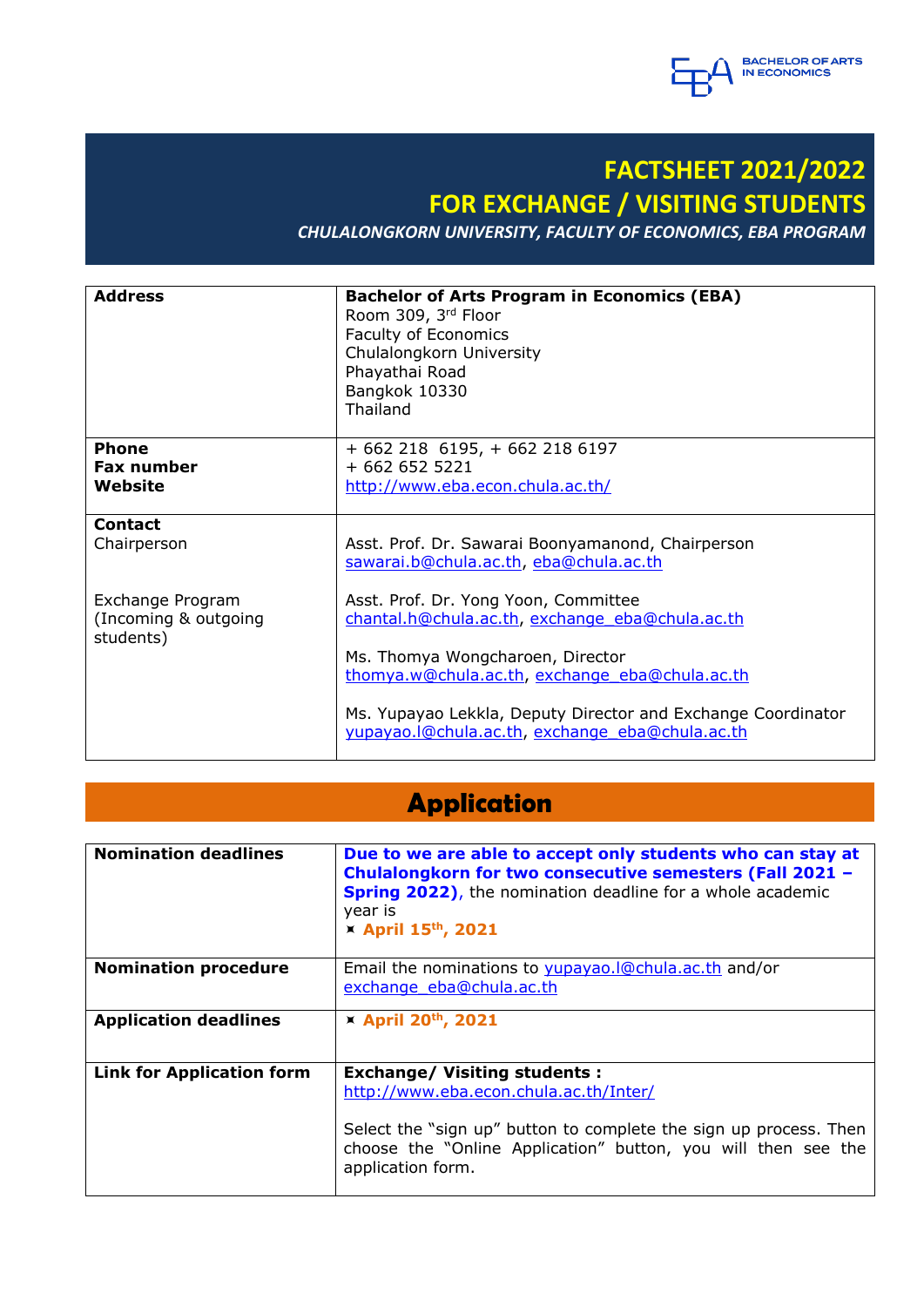

# **Academic Calendar**

| <b>Fall semester</b>   | August 9, 2021 - December 15, 2021 |
|------------------------|------------------------------------|
| <b>Spring semester</b> | January 10, 2022 - May 25, 2022    |

## **Course Information**

| <b>Courses details</b>                         | <b>Course description:</b><br>http://www.eba.econ.chula.ac.th/study/courses<br>(Please note that not all courses are offered in each semester)<br>One credit is equivalent to 14 lecture hours per semester<br>(excluding midterm & final exam). An allocation of for example 3-<br>0-6 means that the course in question requires 3 lecture hours,<br>no tutorial hours and 6 hours of self-study per week.<br>Workload:<br>Fall / Spring max. 18 credits<br>Summer<br>max. 7 credits |                                                                                                                      |                                                                              |                                                                                                            |
|------------------------------------------------|----------------------------------------------------------------------------------------------------------------------------------------------------------------------------------------------------------------------------------------------------------------------------------------------------------------------------------------------------------------------------------------------------------------------------------------------------------------------------------------|----------------------------------------------------------------------------------------------------------------------|------------------------------------------------------------------------------|------------------------------------------------------------------------------------------------------------|
|                                                |                                                                                                                                                                                                                                                                                                                                                                                                                                                                                        |                                                                                                                      | course from another faculty or program.                                      | Students can take courses offered by the EBA and in addition one                                           |
| <b>Exams</b>                                   | Students have to work on assignments and/or take exams during<br>or at the end of each semester. There are no re-sit exams.                                                                                                                                                                                                                                                                                                                                                            |                                                                                                                      |                                                                              |                                                                                                            |
| <b>Grading System</b>                          | A<br>$B+$<br>B<br>$C+$<br>$\mathsf{C}$<br>D+<br>D.<br>F                                                                                                                                                                                                                                                                                                                                                                                                                                | <b>Grade Definition</b><br>Excellent<br>Very Good<br>Good<br><b>Fairly Good</b><br>Fair<br>Poor<br>Very Poor<br>Fail | <b>Attached Points</b><br>4.0<br>3.5<br>3.0<br>2.5<br>2.0<br>1.5<br>1.0<br>0 | <b>Approximate Percent</b><br>100-90%<br>89-86%<br>85-80%<br>79-76%<br>75-70%<br>69-66%<br>65-60%<br>< 60% |
| <b>English Test</b>                            | Not requested if exchange students are nominated by our partner<br>institutions as we rely on our partners to ensure that students<br>have a sufficient level of English language skills. In case of visiting<br>students, the EBA retains the right to request evidence of English<br>language proficiency test scores that meet EBA admission<br>requirements as announced at<br>http://www.eba.econ.chula.ac.th/Inter/exchange/incoming                                             |                                                                                                                      |                                                                              |                                                                                                            |
| Local credits to obtain a<br>bachelor's degree | A minimum study of 7 semesters and not more than 16 semesters,<br>with a total of 124 credits and an average GPA of 2.00, are required<br>to be eligible for a Bachelor of Arts degree in Economics.                                                                                                                                                                                                                                                                                   |                                                                                                                      |                                                                              |                                                                                                            |